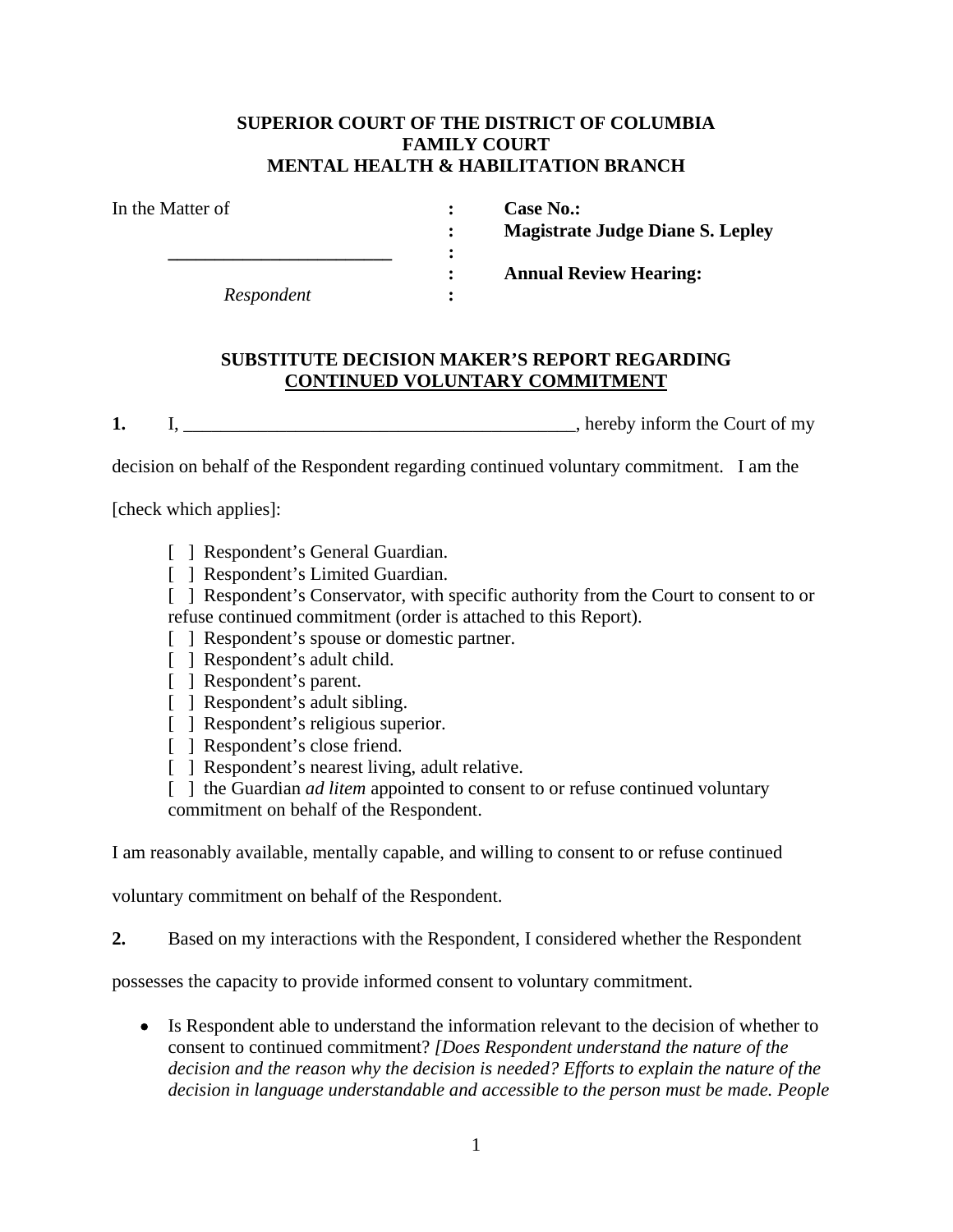*who can only retain information for a short while must not be automatically assumed to lack the capacity to decide – it depends on what is necessary for the decision in question. Different methods may be needed to help Respondent retain or understand information (e.g. written information).]*

[ ] Yes [ ] No

Please explain:

• Is Respondent able to identify the potential consequences of consenting to or refusing continued commitment as part of the decision-making process? *[Sometimes people can understand information; however, they also should be able to understand the advantages and disadvantages of the decision to be made.]* 

\_\_\_\_\_\_\_\_\_\_\_\_\_\_\_\_\_\_\_\_\_\_\_\_\_\_\_\_\_\_\_\_\_\_\_\_\_\_\_\_\_\_\_\_\_\_\_\_\_\_\_\_\_\_\_\_\_\_\_\_\_\_\_\_\_\_\_\_\_\_\_\_\_\_\_\_\_\_

\_\_\_\_\_\_\_\_\_\_\_\_\_\_\_\_\_\_\_\_\_\_\_\_\_\_\_\_\_\_\_\_\_\_\_\_\_\_\_\_\_\_\_\_\_\_\_\_\_\_\_\_\_\_\_\_\_\_\_\_\_\_\_\_\_\_\_\_\_\_\_\_\_\_\_\_\_\_

\_\_\_\_\_\_\_\_\_\_\_\_\_\_\_\_\_\_\_\_\_\_\_\_\_\_\_\_\_\_\_\_\_\_\_\_\_\_\_\_\_\_\_\_\_\_\_\_\_\_\_\_\_\_\_\_\_\_\_\_\_\_\_\_\_\_\_\_\_\_\_\_\_\_\_\_\_\_

\_\_\_\_\_\_\_\_\_\_\_\_\_\_\_\_\_\_\_\_\_\_\_\_\_\_\_\_\_\_\_\_\_\_\_\_\_\_\_\_\_\_\_\_\_\_\_\_\_\_\_\_\_\_\_\_\_\_\_\_\_\_\_\_\_\_\_\_\_\_\_\_\_\_\_\_\_\_

\_\_\_\_\_\_\_\_\_\_\_\_\_\_\_\_\_\_\_\_\_\_\_\_\_\_\_\_\_\_\_\_\_\_\_\_\_\_\_\_\_\_\_\_\_\_\_\_\_\_\_\_\_\_\_\_\_\_\_\_\_\_\_\_\_\_\_\_\_\_\_\_\_\_\_\_\_\_

\_\_\_\_\_\_\_\_\_\_\_\_\_\_\_\_\_\_\_\_\_\_\_\_\_\_\_\_\_\_\_\_\_\_\_\_\_\_\_\_\_\_\_\_\_\_\_\_\_\_\_\_\_\_\_\_\_\_\_\_\_\_\_\_\_\_\_\_\_\_\_\_\_\_\_\_\_\_

\_\_\_\_\_\_\_\_\_\_\_\_\_\_\_\_\_\_\_\_\_\_\_\_\_\_\_\_\_\_\_\_\_\_\_\_\_\_\_\_\_\_\_\_\_\_\_\_\_\_\_\_\_\_\_\_\_\_\_\_\_\_\_\_\_\_\_\_\_\_\_\_\_\_\_\_\_\_

\_\_\_\_\_\_\_\_\_\_\_\_\_\_\_\_\_\_\_\_\_\_\_\_\_\_\_\_\_\_\_\_\_\_\_\_\_\_\_\_\_\_\_\_\_\_\_\_\_\_\_\_\_\_\_\_\_\_\_\_\_\_\_\_\_\_\_\_\_\_\_\_\_\_\_\_\_\_

[ ] Yes [ ] No

Please explain:

 Is Respondent able to unambiguously communicate the decision whether to provide informed consent for continued commitment? *[All steps need to be taken to aid communication. Communication does not need to be verbal.]* 

[ ] Yes [ ] No

Please explain:

\_\_\_\_\_\_\_\_\_\_\_\_\_\_\_\_\_\_\_\_\_\_\_\_\_\_\_\_\_\_\_\_\_\_\_\_\_\_\_\_\_\_\_\_\_\_\_\_\_\_\_\_\_\_\_\_\_\_\_\_\_\_\_\_\_\_\_\_\_\_\_\_\_\_\_\_\_\_

\_\_\_\_\_\_\_\_\_\_\_\_\_\_\_\_\_\_\_\_\_\_\_\_\_\_\_\_\_\_\_\_\_\_\_\_\_\_\_\_\_\_\_\_\_\_\_\_\_\_\_\_\_\_\_\_\_\_\_\_\_\_\_\_\_\_\_\_\_\_\_\_\_\_\_\_\_\_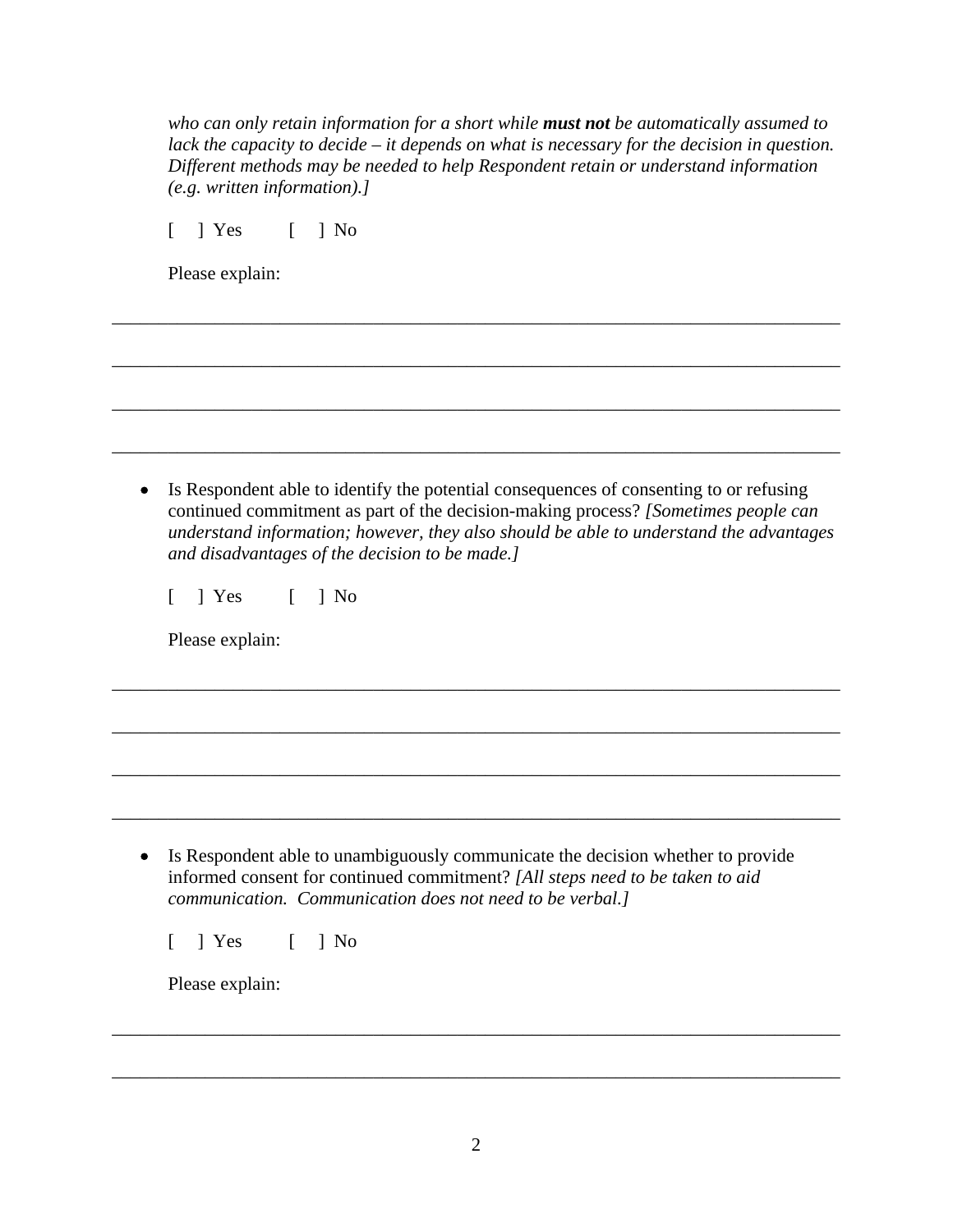Based on the above, it is my belief that the Respondent  $\lceil \cdot \rceil$  does  $\lceil \cdot \rceil$  does not possess the capacity to provide informed consent to voluntary commitment.

\_\_\_\_\_\_\_\_\_\_\_\_\_\_\_\_\_\_\_\_\_\_\_\_\_\_\_\_\_\_\_\_\_\_\_\_\_\_\_\_\_\_\_\_\_\_\_\_\_\_\_\_\_\_\_\_\_\_\_\_\_\_\_\_\_\_\_\_\_\_\_\_\_\_\_\_\_\_

\_\_\_\_\_\_\_\_\_\_\_\_\_\_\_\_\_\_\_\_\_\_\_\_\_\_\_\_\_\_\_\_\_\_\_\_\_\_\_\_\_\_\_\_\_\_\_\_\_\_\_\_\_\_\_\_\_\_\_\_\_\_\_\_\_\_\_\_\_\_\_\_\_\_\_\_\_\_

**3.** The Respondent  $\lceil \cdot \rceil$  has  $\lceil \cdot \rceil$  has not expressed any wishes on the issue of continued commitment. Please explain:

\_\_\_\_\_\_\_\_\_\_\_\_\_\_\_\_\_\_\_\_\_\_\_\_\_\_\_\_\_\_\_\_\_\_\_\_\_\_\_\_\_\_\_\_\_\_\_\_\_\_\_\_\_\_\_\_\_\_\_\_\_\_\_\_\_\_\_\_\_\_\_\_\_\_\_\_\_\_

\_\_\_\_\_\_\_\_\_\_\_\_\_\_\_\_\_\_\_\_\_\_\_\_\_\_\_\_\_\_\_\_\_\_\_\_\_\_\_\_\_\_\_\_\_\_\_\_\_\_\_\_\_\_\_\_\_\_\_\_\_\_\_\_\_\_\_\_\_\_\_\_\_\_\_\_\_\_

\_\_\_\_\_\_\_\_\_\_\_\_\_\_\_\_\_\_\_\_\_\_\_\_\_\_\_\_\_\_\_\_\_\_\_\_\_\_\_\_\_\_\_\_\_\_\_\_\_\_\_\_\_\_\_\_\_\_\_\_\_\_\_\_\_\_\_\_\_\_\_\_\_\_\_\_\_\_

\_\_\_\_\_\_\_\_\_\_\_\_\_\_\_\_\_\_\_\_\_\_\_\_\_\_\_\_\_\_\_\_\_\_\_\_\_\_\_\_\_\_\_\_\_\_\_\_\_\_\_\_\_\_\_\_\_\_\_\_\_\_\_\_\_\_\_\_\_\_\_\_\_\_\_\_\_\_

\_\_\_\_\_\_\_\_\_\_\_\_\_\_\_\_\_\_\_\_\_\_\_\_\_\_\_\_\_\_\_\_\_\_\_\_\_\_\_\_\_\_\_\_\_\_\_\_\_\_\_\_\_\_\_\_\_\_\_\_\_\_\_\_\_\_\_\_\_\_\_\_\_\_\_\_\_\_

\_\_\_\_\_\_\_\_\_\_\_\_\_\_\_\_\_\_\_\_\_\_\_\_\_\_\_\_\_\_\_\_\_\_\_\_\_\_\_\_\_\_\_\_\_\_\_\_\_\_\_\_\_\_\_\_\_\_\_\_\_\_\_\_\_\_\_\_\_\_\_\_\_\_\_\_\_\_

\_\_\_\_\_\_\_\_\_\_\_\_\_\_\_\_\_\_\_\_\_\_\_\_\_\_\_\_\_\_\_\_\_\_\_\_\_\_\_\_\_\_\_\_\_\_\_\_\_\_\_\_\_\_\_\_\_\_\_\_\_\_\_\_\_\_\_\_\_\_\_\_\_\_\_\_\_\_

\_\_\_\_\_\_\_\_\_\_\_\_\_\_\_\_\_\_\_\_\_\_\_\_\_\_\_\_\_\_\_\_\_\_\_\_\_\_\_\_\_\_\_\_\_\_\_\_\_\_\_\_\_\_\_\_\_\_\_\_\_\_\_\_\_\_\_\_\_\_\_\_\_\_\_\_\_\_

\_\_\_\_\_\_\_\_\_\_\_\_\_\_\_\_\_\_\_\_\_\_\_\_\_\_\_\_\_\_\_\_\_\_\_\_\_\_\_\_\_\_\_\_\_\_\_\_\_\_\_\_\_\_\_\_\_\_\_\_\_\_\_\_\_\_\_\_\_\_\_\_\_\_\_\_\_\_

\_\_\_\_\_\_\_\_\_\_\_\_\_\_\_\_\_\_\_\_\_\_\_\_\_\_\_\_\_\_\_\_\_\_\_\_\_\_\_\_\_\_\_\_\_\_\_\_\_\_\_\_\_\_\_\_\_\_\_\_\_\_\_\_\_\_\_\_\_\_\_\_\_\_\_\_\_\_

\_\_\_\_\_\_\_\_\_\_\_\_\_\_\_\_\_\_\_\_\_\_\_\_\_\_\_\_\_\_\_\_\_\_\_\_\_\_\_\_\_\_\_\_\_\_\_\_\_\_\_\_\_\_\_\_\_\_\_\_\_\_\_\_\_\_\_\_\_\_\_\_\_\_\_\_\_\_

\_\_\_\_\_\_\_\_\_\_\_\_\_\_\_\_\_\_\_\_\_\_\_\_\_\_\_\_\_\_\_\_\_\_\_\_\_\_\_\_\_\_\_\_\_\_\_\_\_\_\_\_\_\_\_\_\_\_\_\_\_\_\_\_\_\_\_\_\_\_\_\_\_\_\_\_\_\_

**4.** I have made the following efforts to determine whether the Respondent has any expressed wishes regarding continued commitment. Please explain:

**5.** To the extent the Respondent's expressed wishes are unknown and could not be ascertained, I have made the following efforts to determine what would be in his/her best interest. Please explain: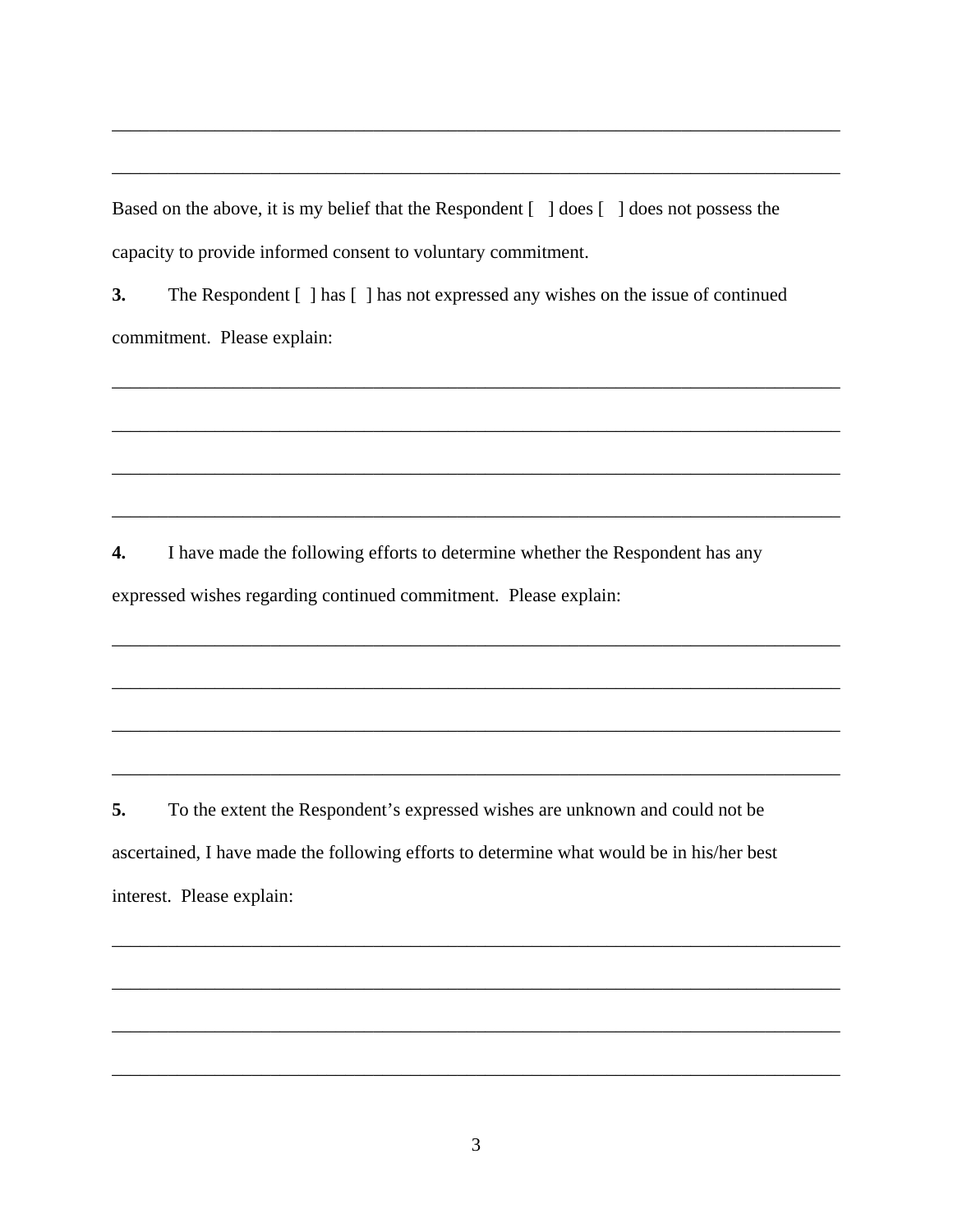**6.** Based on all of these efforts, I provide the Court with the following position on behalf of the Respondent:

The Respondent

[ ] consents to

[ ] refuses

continued commitment and this decision is based on the Respondent's

[ ] expressed wishes.

[ ] best interests.

**7.** I [ ] am [ ] am not aware of any other individuals who may challenge this decision.

\_\_\_\_\_\_\_\_\_\_\_\_\_\_\_\_\_\_\_\_\_\_\_\_\_\_\_\_\_\_\_\_\_\_\_\_\_\_\_\_\_\_\_\_\_\_\_\_\_\_\_\_\_\_\_\_\_\_\_\_\_\_\_\_\_\_\_\_\_\_\_\_\_\_\_\_\_\_

\_\_\_\_\_\_\_\_\_\_\_\_\_\_\_\_\_\_\_\_\_\_\_\_\_\_\_\_\_\_\_\_\_\_\_\_\_\_\_\_\_\_\_\_\_\_\_\_\_\_\_\_\_\_\_\_\_\_\_\_\_\_\_\_\_\_\_\_\_\_\_\_\_\_\_\_\_\_

\_\_\_\_\_\_\_\_\_\_\_\_\_\_\_\_\_\_\_\_\_\_\_\_\_\_\_\_\_\_\_\_\_\_\_\_\_\_\_\_\_\_\_\_\_\_\_\_\_\_\_\_\_\_\_\_\_\_\_\_\_\_\_\_\_\_\_\_\_\_\_\_\_\_\_\_\_\_

\_\_\_\_\_\_\_\_\_\_\_\_\_\_\_\_\_\_\_\_\_\_\_\_\_\_\_\_\_\_\_\_\_\_\_\_\_\_\_\_\_\_\_\_\_\_\_\_\_\_\_\_\_\_\_\_\_\_\_\_\_\_\_\_\_\_\_\_\_\_\_\_\_\_\_\_\_\_

Please explain:

DATED: \_\_\_\_\_\_\_\_\_\_\_\_\_\_\_\_\_\_\_\_\_ Respectfully submitted,

Signature

 $\overline{\phantom{a}}$  , which is a set of the set of the set of the set of the set of the set of the set of the set of the set of the set of the set of the set of the set of the set of the set of the set of the set of the set of th

 $\overline{\phantom{a}}$  , which is a set of the set of the set of the set of the set of the set of the set of the set of the set of the set of the set of the set of the set of the set of the set of the set of the set of the set of th

 $\overline{\phantom{a}}$  , which is a set of the set of the set of the set of the set of the set of the set of the set of the set of the set of the set of the set of the set of the set of the set of the set of the set of the set of th

 $\overline{\phantom{a}}$  , which is a set of the set of the set of the set of the set of the set of the set of the set of the set of the set of the set of the set of the set of the set of the set of the set of the set of the set of th

Printed Name

**Title**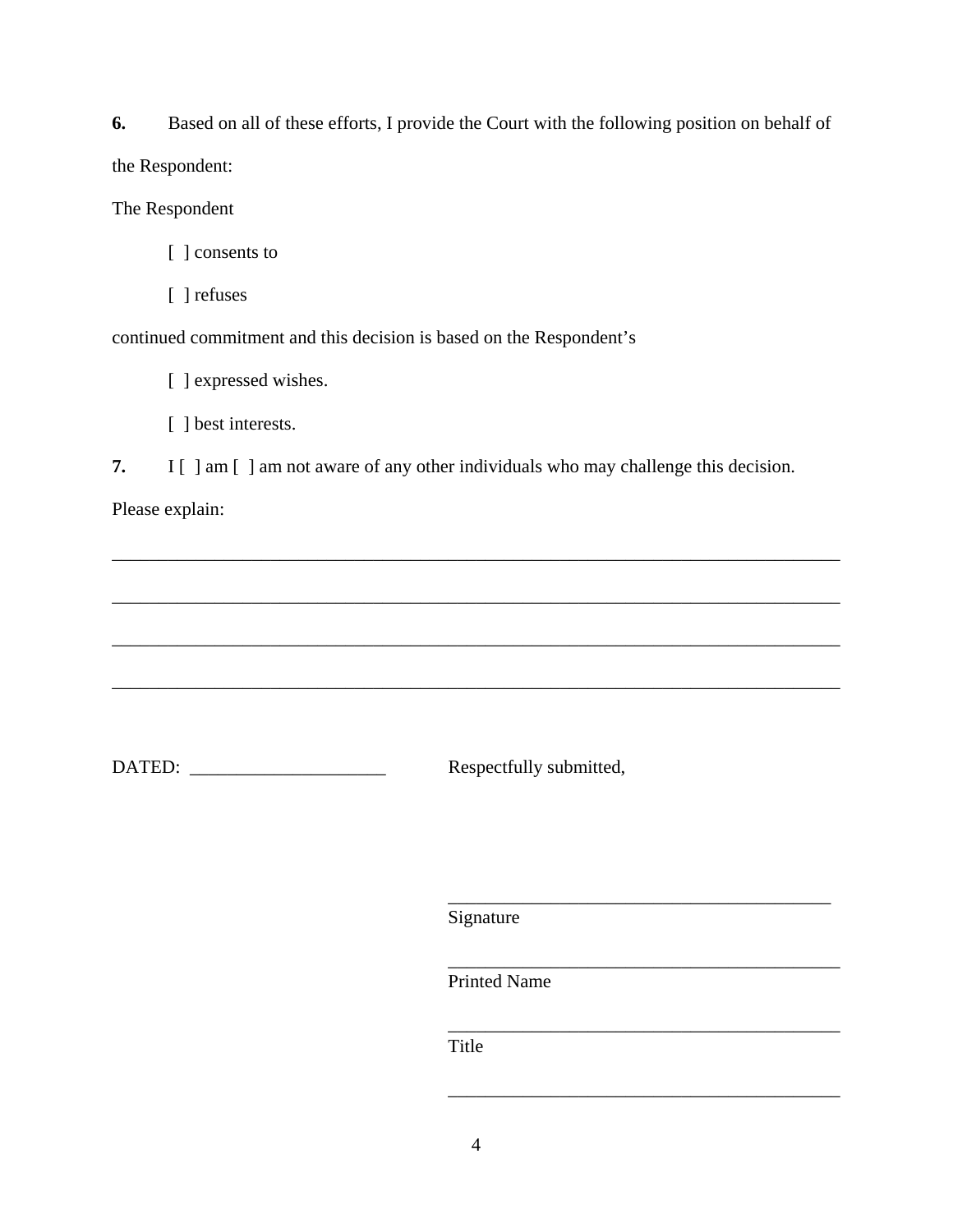Address 1

 $\overline{\phantom{a}}$  , which is a set of the set of the set of the set of the set of the set of the set of the set of the set of the set of the set of the set of the set of the set of the set of the set of the set of the set of th Address 2

 $\overline{\phantom{a}}$  , which is a set of the set of the set of the set of the set of the set of the set of the set of the set of the set of the set of the set of the set of the set of the set of the set of the set of the set of th

 $\overline{\phantom{a}}$  , which is a set of the set of the set of the set of the set of the set of the set of the set of the set of the set of the set of the set of the set of the set of the set of the set of the set of the set of th

Phone Number

Email Address

## **INSTRUCTIONS FOR FILING**

This pleading can filed electronically through CaseFileXpress or in person at the Central Intake Center of the Family Court is located on the East Wing of the John Marshall level of the District of Columbia Courthouse, 500 Indiana Avenue N.W., Room JM-520, Washington, D.C. 20001. Hours are 8:30 a.m. to 5 p.m. Phone: 202-879-1212

It must be filed no less than thirty (30) days prior to the annual review hearing for the Respondent.

It must be mailed or e-served to the persons listed in the Certificate of Service on the next page.